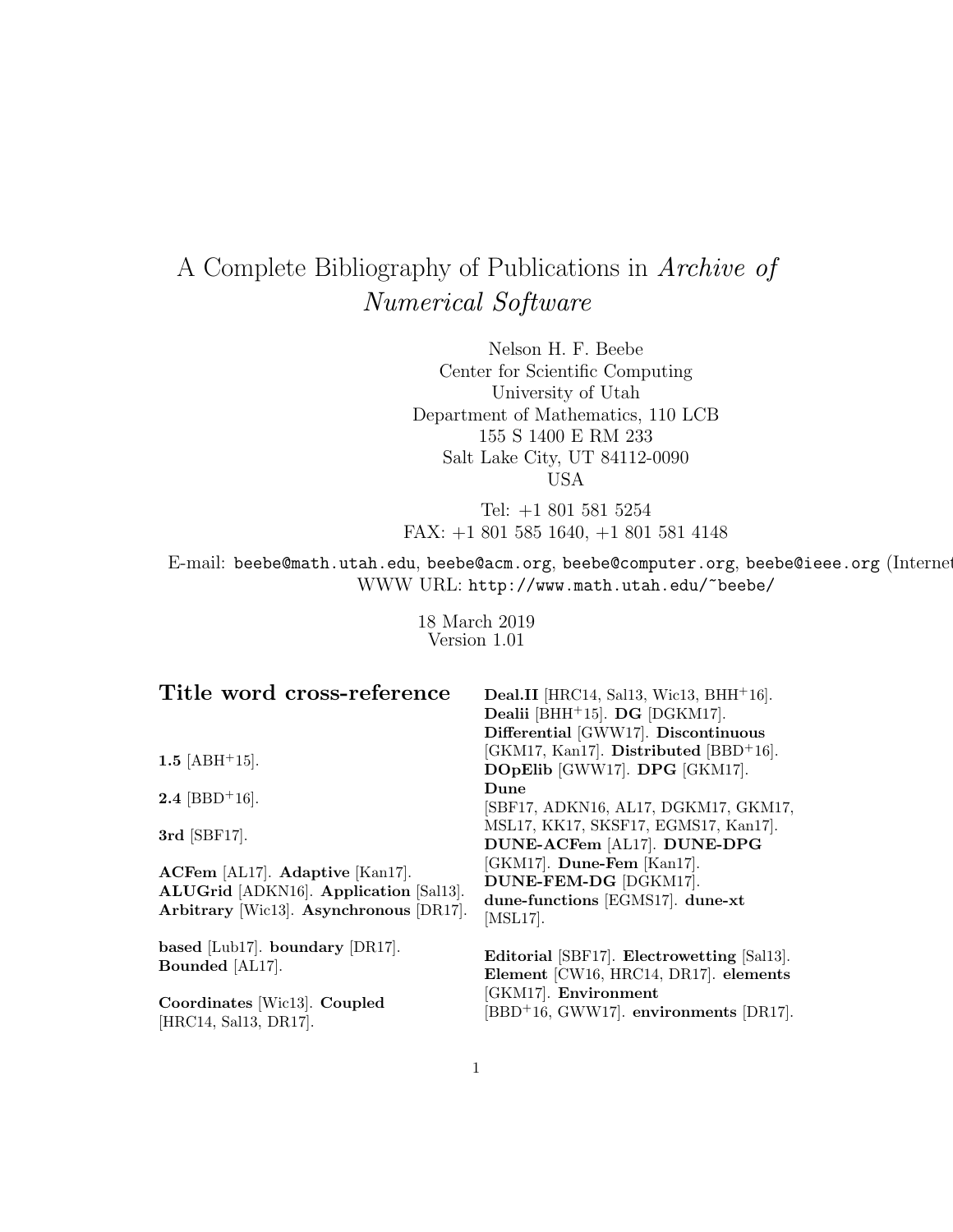**Equations** [GWW17]. **Eulerian** [Wic13]. **evaluation** [DR17]. **example** [KK17]. **eXtended** [CW16]. **Extending** [MSL17].

**FEM** [DGKM17, Kan17]. **FEniCS** [ABH<sup>+</sup>15]. **Finite** [CW16, HRC14, DR17, GKM17]. **Flow** [Sal13, Kan17]. **Fluid** [HRC14, Wic13]. **Fluid-Structure** [Wic13]. **FoamGrid** [SKSF17]. **Framework** [Sal13]. **frameworks** [KK17]. **Fully** [HRC14]. **Functions** [AL17, EGMS17, EGMS17]. **FunG** [Lub17].

**Galerkin** [GKM17, Kan17]. **Goal** [GWW17]. **grids** [SKSF17].

**heterogeneous** [Kan17]. **higher** [Kan17].

**Immersed** [HRC14]. **Implementation** [Sal13, CW16, SKSF17]. **Interaction** [HRC14, Wic13]. **interface** [CW16, EGMS17]. **Invariant** [Lub17]. **Invariant-based** [Lub17].

**Lagrangian** [Wic13]. **Library** [BHH<sup>+</sup>15, GWW17, HRC14, Sal13, Wic13, BHH<sup>+</sup>16, GKM17].

**media** [Kan17]. **Meeting** [SBF17]. **Method** [CW16, HRC14]. **methods** [Kan17]. **Minimization** [AL17]. **modeling** [Lub17]. **Module** [ADKN16, DGKM17, EGMS17]. **modules** [MSL17]. **Monolithic** [Wic13]. **Multiphase** [Sal13]. **multiphysics** [DR17].

**network** [SKSF17]. **Non** [AL17]. **Non-smooth** [AL17]. **numerical** [KK17]. **Numerics** [BBD<sup>+</sup>16].

**Optimization** [GWW17]. **order** [Kan17]. **Oriented** [GWW17].

**parallel** [DR17]. **PDEs** [GKM17, GWW17].

**Petrov** [GKM17]. **phase** [Kan17]. **porous** [Kan17]. **Problems** [GWW17, Sal13, Wic13, CW16, DR17]. **Proceedings** [SBF17]. **Project** [ABH<sup>+</sup>15].

**schemes** [DR17]. **scientific** [KK17]. **simulation** [DR17]. **smooth** [AL17]. **Software** [GWW17, KK17]. **Solving** [GWW17, Wic13, GKM17]. **strongly** [Kan17]. **Structure** [HRC14, Wic13]. **surface** [SKSF17]. **System** [KK17].

**testing** [KK17]. **two** [Kan17]. **two-phase** [Kan17].

**Unified** [BBD<sup>+</sup>16]. **User** [SBF17]. **Using** [AL17, Kan17, Sal13, KK17].

**Variation** [AL17]. **Version** [ABH<sup>+</sup>15, BHH<sup>+</sup>15, BHH<sup>+</sup>16, BBD<sup>+</sup>16]. **via** [HRC14].

**within** [DR17].

**XFEM** [CW16]. **xt** [MSL17].

# **References**

#### **Alns:2015:FPV**

[ABH<sup>+</sup>15] Martin Alnæs, Jan Blechta, Johan Hake, August Johansson, Benjamin Kehlet, Anders Logg, Chris Richardson, Johannes Ring, Marie E. Rognes, and Garth N. Wells. The FEniCS Project Version 1.5. Archive of Numerical Software, 3(100):9–23, 2015. CODEN ???? ISSN 2197- 8263. URL https://journals. ub.uni-heidelberg.de/index. php/ans/article/view/20553.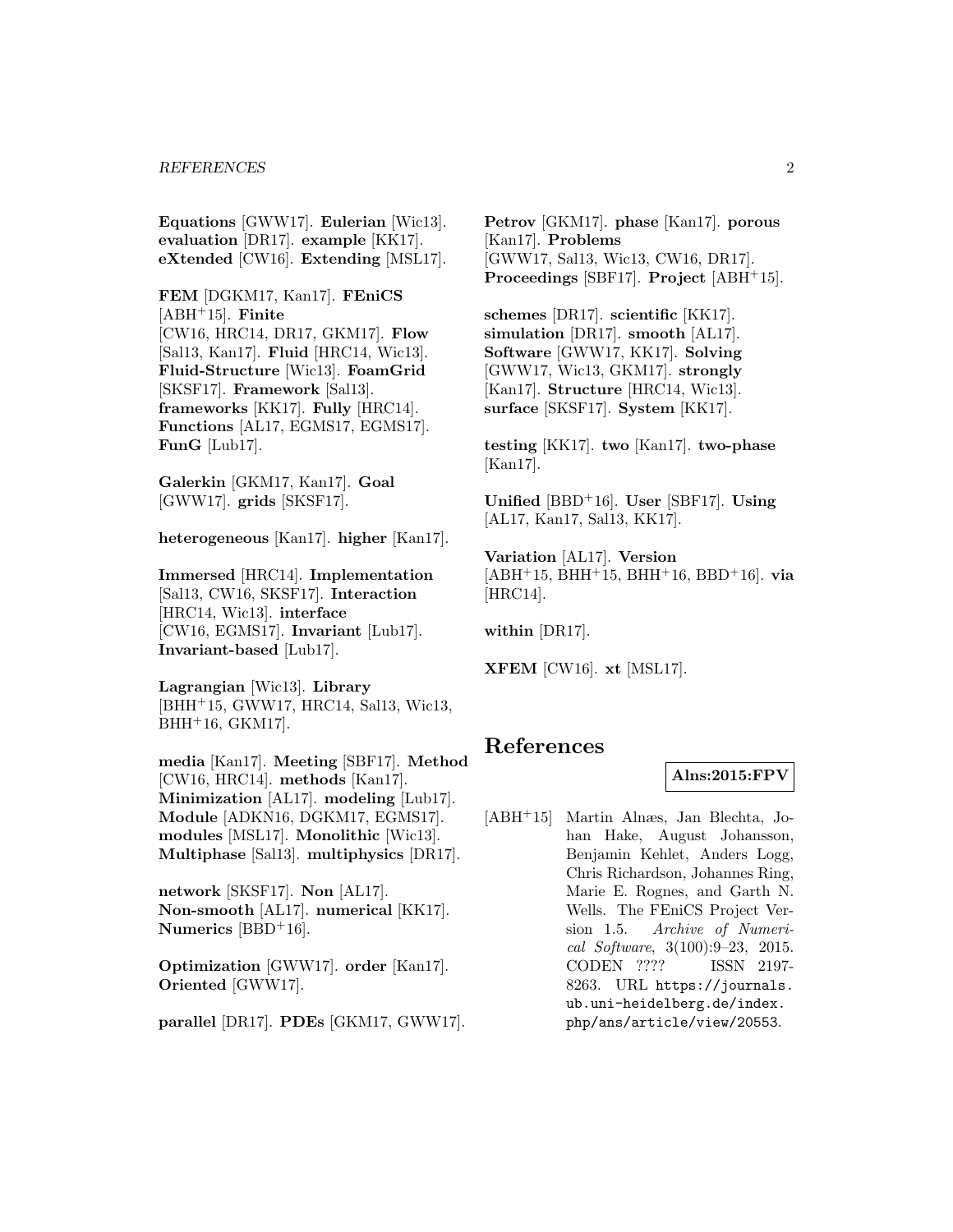## **Alkmper:2016:DAM**

[ADKN16] Martin Alkämper, Andreas Dedner, Robert Klöfkorn, and Martin Nolte. The DUNE–ALUGrid module. Archive of Numerical Software, 4(1):1–28, 2016. CODEN ???? ISSN 2197- 8263. URL https://journals. ub.uni-heidelberg.de/index. php/ans/article/view/23252.

## **Alkmper:2017:UDA**

[AL17] Martin Alkämper and Andreas Langer. Using DUNE-ACFem for non-smooth minimization of bounded variation functions. Archive of Numerical Software, 5(1):3–19, 2017. CODEN ???? ISSN 2197- 8263. URL https://journals. ub.uni-heidelberg.de/index. php/ans/article/view/27475.

#### **Blatt:2016:DUN**

[BBD<sup>+</sup>16] Markus Blatt, Ansgar Burchardt, Andreas Dedner, Christian Engwer, Jorrit Fahlke, Bernd Flemisch, Christoph Gersbacher, Carsten Gräser, Felix Gruber, Christoph Grüninger, Dominic Kempf, Robert Klöfkorn, Tobias Malkmus, Steffen Müthing, Martin Nolte, Marian Piatkowski, and Oliver Sander. The Distributed and Unified Numerics Environment, Version 2.4. Archive of Numerical Software, 4(100):13–29, 2016. CODEN ???? ISSN 2197- 8263. URL https://journals. ub.uni-heidelberg.de/index. php/ans/article/view/26526.

## **Bangerth:2015:DLV**

[BHH<sup>+</sup>15] Wolfgang Bangerth, Timo Heister, Luca Heltai, Guido Kanschat, Martin Kronbichler, Matthias Maier, Bruno Turcksin, and Toby Young. The Dealii library, version 8.2. Archive of Numerical Software, 3(100):1–8, 2015. CODEN ???? ISSN 2197- 8263. URL https://journals. ub.uni-heidelberg.de/index. php/ans/article/view/18031.

#### **Bangerth:2016:DIL**

[BHH<sup>+</sup>16] Wolfgang Bangerth, Timo Heister, Luca Heltai, Guido Kanschat, Martin Kronbichler, Matthias Maier, and Bruno Turcksin. The deal.II library, version 8.3. Archive of Numerical Software, 4(100):1–11, 2016. CO-DEN ???? ISSN 2197- 8263. URL https://journals. ub.uni-heidelberg.de/index. php/ans/article/view/23122.

## **Carraro:2016:IEF**

[CW16] Thomas Carraro and Sven Wetterauer. On the implementation of the eXtended Finite Element Method (XFEM) for interface problems. Archive of Numerical Software, 4(2):1–23, 2016. CODEN ???? ISSN 2197- 8263. URL https://journals. ub.uni-heidelberg.de/index. php/ans/article/view/22317.

#### **Dedner:2017:DFD**

[DGKM17] Andreas Dedner, Stefan Girke, Robert Klöfkorn, and Tobias Malkmus. The DUNE-FEM-DG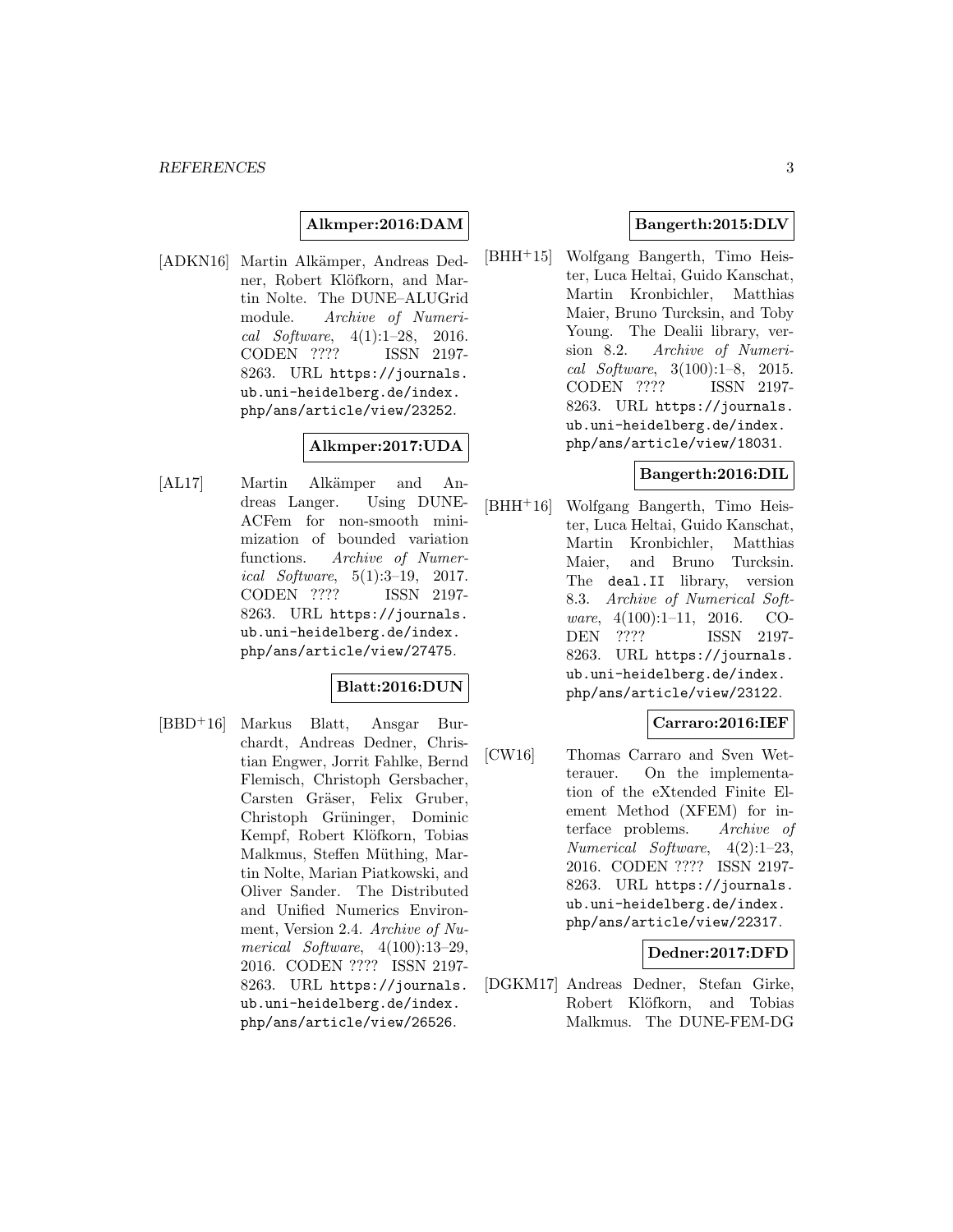module. Archive of Numerical Software, 5(1):21–61, 2017. CODEN ???? ISSN 2197- 8263. URL https://journals. ub.uni-heidelberg.de/index. php/ans/article/view/28602.

## **Dedner:2017:AEW**

[DR17] Andreas Dedner and Alastair J. Radcliffe. Asynchronous evaluation within parallel environments of coupled finite and boundary element schemes for the simulation of multiphysics problems. Archive of Numerical Software, 5(1):63–94, 2017.<br>CODEN ???? ISSN 2197-CODEN ???? 8263. URL https://journals. ub.uni-heidelberg.de/index. php/ans/article/view/29042.

## **Engwer:2017:IFD**

[EGMS17] Christian Engwer, Carsten Gräser, Steffen Müthing, and Oliver Sander. The interface for functions in the dune-functions module. Archive of Numerical Software, 5(1):95–109, 2017. CODEN ???? ISSN 2197- 8263. URL https://journals. ub.uni-heidelberg.de/index. php/ans/article/view/27683.

## **Gruber:2017:DDL**

[GKM17] Felix Gruber, Angela Klewinghaus, and Olga Mula. The DUNE-DPG library for solving pdes with discontinuous Petrov–Galerkin finite elements. Archive of Numerical Software,  $5(1):111-127$ , 2017. CODEN ???? ISSN 2197- 8263. URL https://journals.

ub.uni-heidelberg.de/index. php/ans/article/view/27719.

## **Goll:2017:DDE**

[GWW17] Christian Goll, Thomas Wick, and Winnifried Wollner. DOpElib: Differential equations and optimization environment; a goal oriented software library for solving PDEs and optimization problems with PDEs. Archive of Numerical Software, 5(2):1–14, 2017. CODEN ???? ISSN 2197- 8263. URL https://journals. ub.uni-heidelberg.de/index. php/ans/article/view/11815.

## **Heltai:2014:FCI**

[HRC14] Luca Heltai, Saswati Roy, and Francesco Costanzo. A fully coupled immersed finite element method for fluid structure interaction via the Deal.II library. Archive of Numerical Software, 2(1):1–27, 2014. CODEN ???? ISSN 2197- 8263. URL https://journals. ub.uni-heidelberg.de/index. php/ans/article/view/10946.

#### **Kane:2017:UDF**

[Kan17] Birane Kane. Using Dune-Fem for adaptive higher order discontinuous Galerkin methods for strongly heterogeneous two-phase flow in porous media. Archive of Numerical Software, 5(1):129–149, 2017. CODEN ???? ISSN 2197- 8263. URL https://journals. ub.uni-heidelberg.de/index. php/ans/article/view/28068.